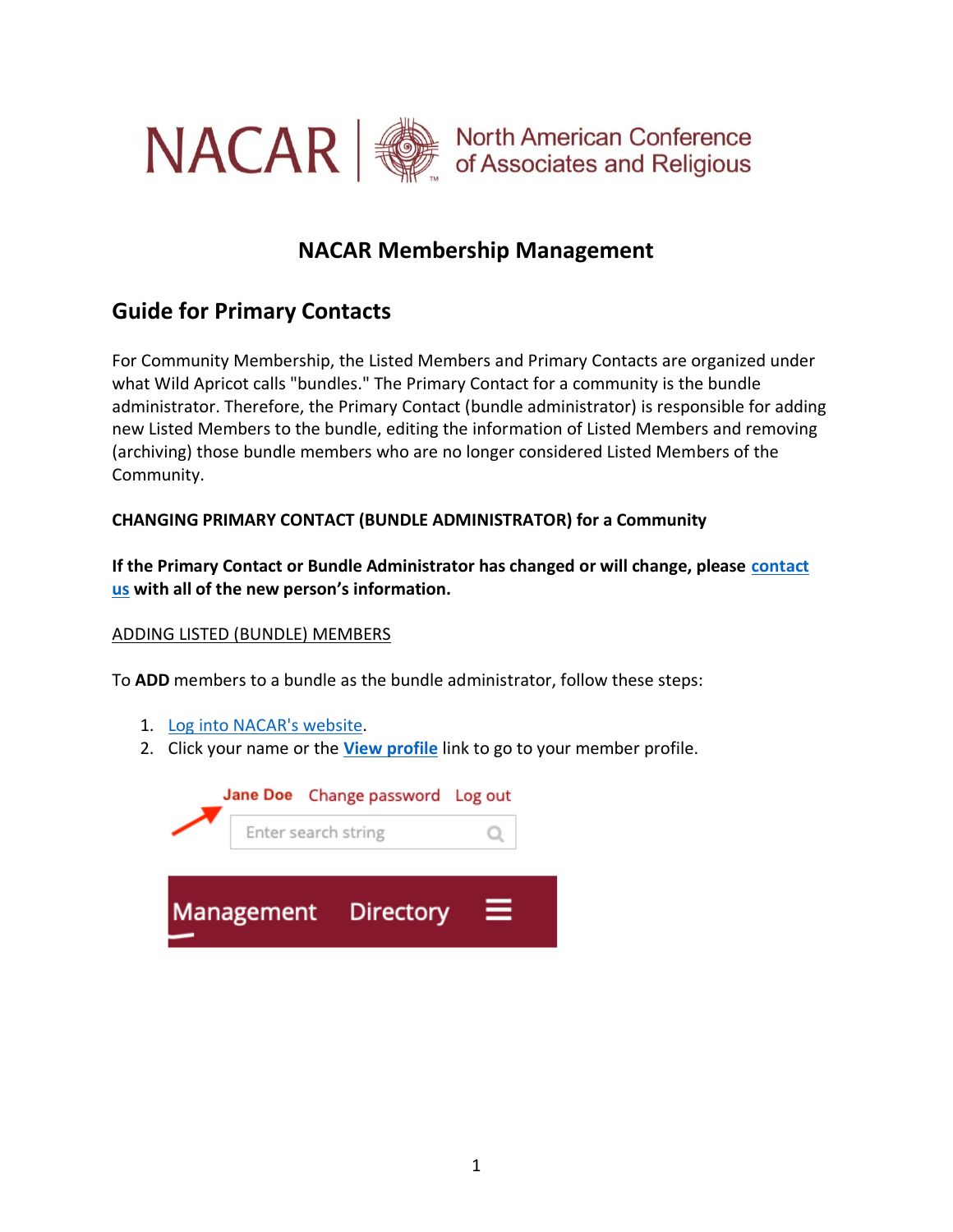3. Under the **Bundle summary** section of your **Profile** page, click the **Add member** button.

|                                  | <b>Bundle summary</b>                                                            |
|----------------------------------|----------------------------------------------------------------------------------|
| <b>Bundle limit</b><br>- 5       |                                                                                  |
| Used so far<br>$\overline{4}$    |                                                                                  |
| Your members                     | Member 1 Name Member 2 Name Member 3 Name                                        |
|                                  | Add member                                                                       |
| 4.<br>to add as a bundle member. | Complete the membership application form on behalf of the Listed Member you want |
| Add member to bundle             | * Mandatory fields                                                               |
| Bundle limit 5<br>Used so far 4  |                                                                                  |
|                                  | Your members Member 1 Name Member 2 Name Member 3 Name                           |
| * First name                     |                                                                                  |
| Middle Name                      |                                                                                  |
| *Last name                       |                                                                                  |
| *Religious Congregation          | $\checkmark$<br>Choose from the list                                             |
| * Title                          | Associate                                                                        |
|                                  | $\Box$ Religious<br>$\Box$ Other                                                 |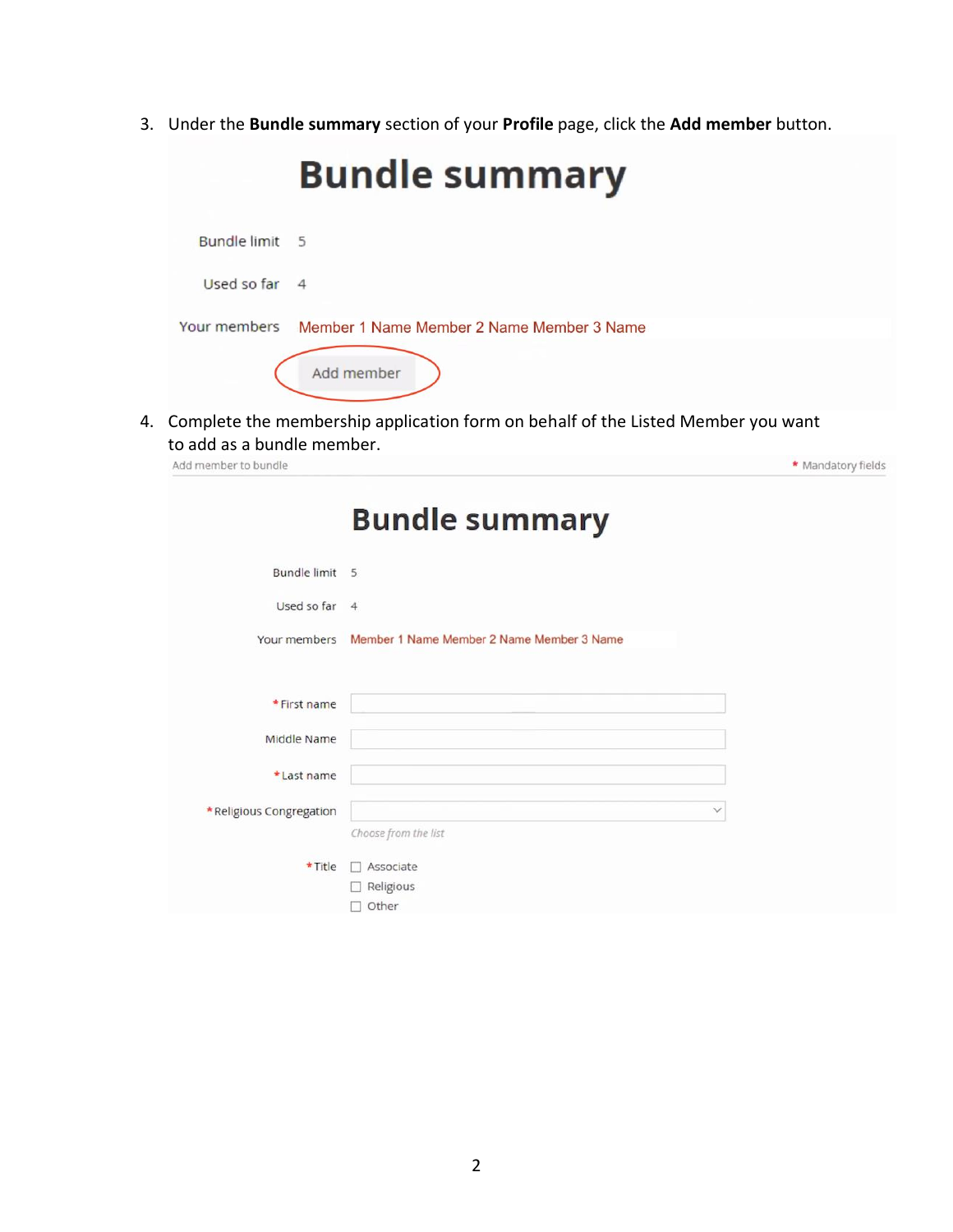#### 5. Click **Save**

| * # of yowed members |                                                                               |      |
|----------------------|-------------------------------------------------------------------------------|------|
|                      | ONLY Primary Contact (Bundle Administrator) should complete this information. |      |
| *# of associates     |                                                                               |      |
|                      | ONLY Primary Contact (Bundle Administrator) should complete this information. |      |
|                      |                                                                               |      |
|                      |                                                                               |      |
| Cancel               |                                                                               | Save |

6. The new record now appears. To return to your profile, click the **Return to bundle list and your own profile** link.



#### EDITING LISTED (BUNDLE) MEMBERS

The Primary Contact (bundle administrator) can modify a Listed (bundle) Member's profile from within the bundle administrator's profile. To modify a Listed Member's profile, click the Listed Member's name within the **Bundle summary** section of the bundle administrator's profile, then click the **Edit profile** button within the bundle member's profile. Here you can make the changes needed.



### ARCHIVING OR REMOVING A LISTED (BUNDLE) MEMBER

A bundle administrator can archive a Listed Member so that the member is no longer part of the bundle. This means they will no longer receive emails from NACAR and will not have access to the member area of the NACAR website.

To archive a bundle member, follow these steps:

- 1. [Log into NACAR's website.](https://nacarinc.wildapricot.org/Sys/Profile)
- 2. Click your name or the **[View profile](https://nacarinc.wildapricot.org/Sys/Profile)** link to jump to your member profile.
- 3. Within the **Bundle summary** section of your **Profile** page, click the name of the member you want to archive.